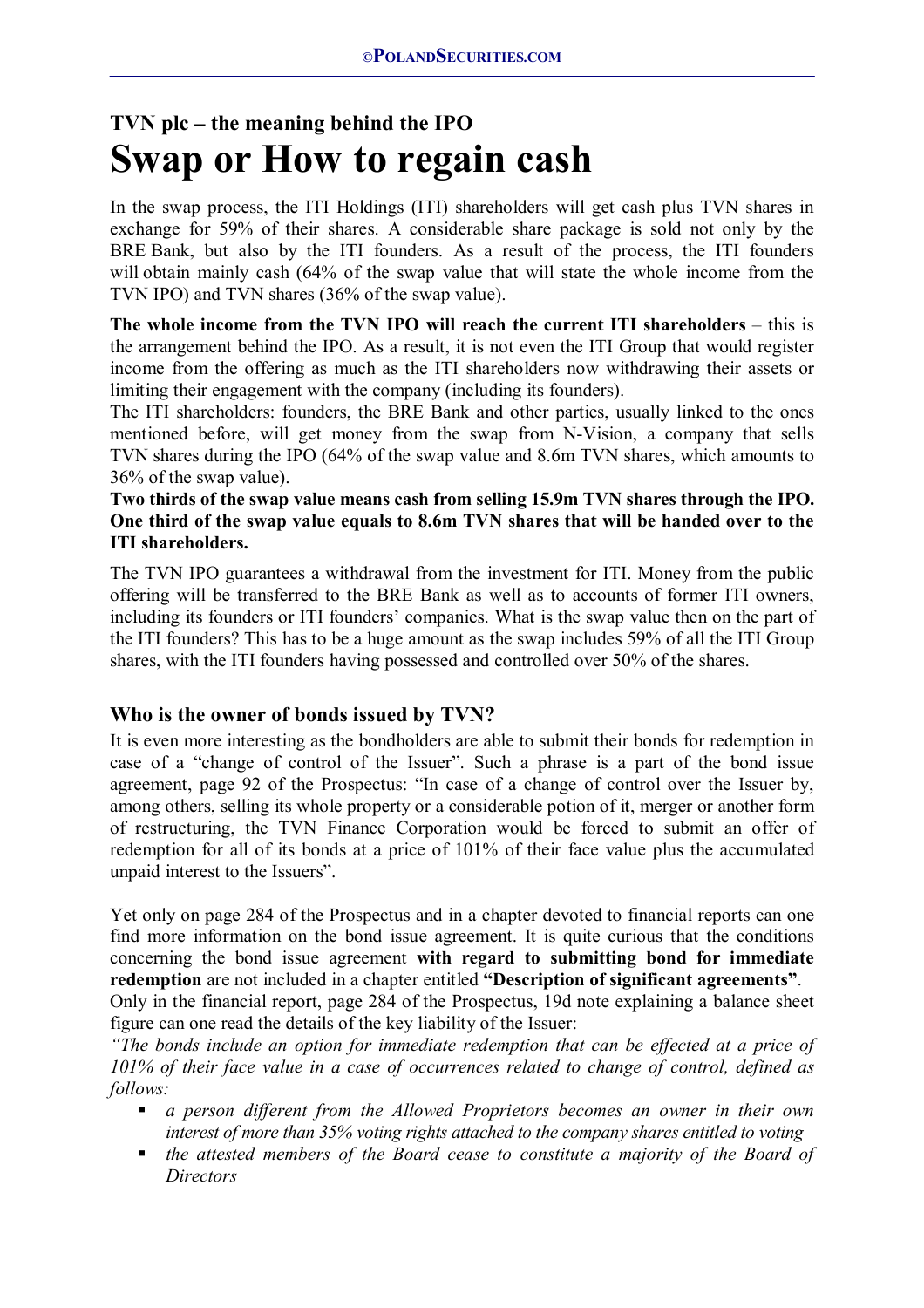- *the company sells a majority of its assets*
- *the company is liquidated*
- *the company ceases to hold 100% of the Issuer (TVN Finance) shares"*

Who are the Allowed Proprietors for TVN shares according to the bond issue agreement clauses? And who are the attested members of the Board of Directors?

The TVN Prospectus provides no answer for such questions, though that is really basic information, taking into account the corporate rights of the TVN shareholders and the fact that TVN debt from the bond issue amounts to 960m PLN and almost 70% of the balance sum. The Prospectus contains no information as to conditions included in the bond issue agreement that can result in immediate redemption of the bonds. Moreover, the appropriate part of the Prospectus carries no information on the Allowed Proprietors or attested members of the Board either. Some important details regarding submission of bonds for immediate redemption can be accessed only by reading a note explaining a balance sheet figure.

**The conditions included in the bond issue agreement suggest that parties linked to ITI owners can serve as buyers of the bonds**, including BRE Bank. What other sense would the clause appointing an Allowed Proprietors clause in the bond issue agreement have?

If the bondholders are somehow linked to the ITI shareholders, their decision to withdraw or reduce input in company is even more worrying. **The whole income from the TVN IPO will reach the current ITI shareholders.** It seems that the ITI owners, and possibly at the same time TVN bondholders know the company they are withdrawing from really well.

#### **An "acquisition of financing" service**

TVN paid 75m PLN for "acquisition of financing" through a bond issue. This number is not included in the balance sheet, as it is treated as delayed cost of obtaining income according to an "amortized cost evaluation principle". Yet it is something uncommon as the abovementioned value should have been covered under long-term liabilities and at the same time under a special item within assets, indicating the value of "acquisition of financing" and a note **explaining the character of this asset and its future settlements**. [It is clear that many people evaluating the balance sheet would immediately decrease the balance sum by the value of such an asset… then the debt level may scare away even the most die-hard optimists.] The auditor PricewaterhouseCoopers having agreed to throw the amount of 75m PLN away from the long-term net liabilities is a case that should be tackled at least through a proceeding within a body uniting the auditors and setting standards of decent practice.

The "remuneration" for organizing the financing contains another piece of information. Who received the 75m PLN commission?

The bonds issued by TVN bear high risk linked with the financial standing of the Issuer. Investors interested in risky bonds were found and at the same time a commission was paid for "organizing the financing". For managing a public offering of 1bn PLN worth of bonds costing 75m? Does preparing a Prospectus for bond issue at the Luxembourg stock exchange cost that much? Rather an expensive service for such a cheap stock exchange.

Another risk factor might be checking in the future the circumstances of the TVN bonds issue and the links of parties that received commission for organizing the financing with the decision makers that allotted money for such risky securities. Such a procedure may be started as a routine action by unit combating money laundering and bribery to the detriment of companies.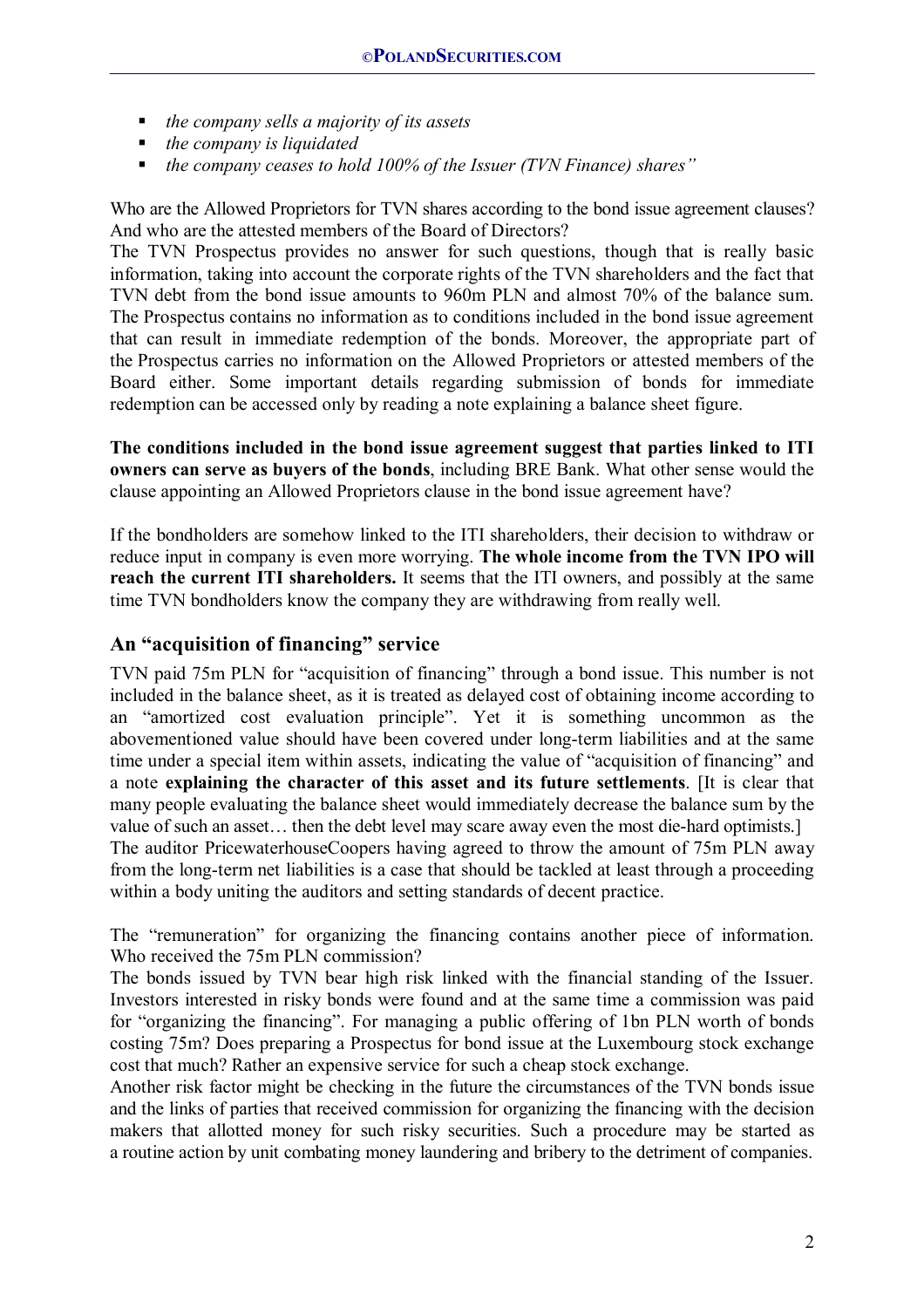## **TVN – what business is it?**

TVN has been present in the Polish market since 1997 – a pretty long time. For the last three years, the market share remains more or less constant (with daily nationwide viewing figures ranging from 16.4% to 17.9% according to AGB Polska). If the business is so vivid, why did the owners decide to convert 59% of the shares, two thirds of them directly to cash? One may say that they have decided to partly exchange share in ITI for shares in TVN, but they did it only for one third of the whole operation value, while they had an adequate share in TVN through ITI as well, with TVN being a key asset of ITI.

The swap is an elegant way to withdraw from investing in ITI.

If the present ITI stockholders (including founders) were to receive only cash for their share in ITI directly from the money gathered by the TVN IPO, the offering might not convince even the most optimistic investors. Moreover, the offering would have had to be much larger as all the money is already geared to buying ITI shares from the owners.

The business run by ITI and TVN is visible on their balance sheets. Both companies are well established in their markets, yet the debt levels remain alarming. The parties that granted credit to ITI and TVN decided to exchange liabilities for shares – this way the BRE Bank became a 10% shareholder of TVN. **Both companies are still extremely indebted in spite of the former debt-share swap.**

It is quite clear that the "financial shareholders" of ITI have had enough of such business and see the TVN IPO (and more precisely: the money of TVN happy new shareholders) as a way to get some of their money back. The balance sheet structure of both companies must have pointed to the "financial shareholders" of ITI that it was high time convert shares to cash and abort the investment.

## **Withdrawing from TVN24**

Withdrawing from ITI by means of swap is one of the ways for the ITI owners (including founders) to regain their money.

The other way is to withdraw from TVN24. Before its IPO, TVN took 80,685 shares in TVN24, paying 168m PLN for them. Where did the money go? A 17.5m\$ debt was repaid and the remaining shares were bought back for over 100m PLN for the purpose of redemption. ITI TV Holdings and ITI Impressario received 100m PLN in cash, the amount agreed between TVN and TVN24, with the TVN Board of Directors maintaining close relations with TVN24 owners.

## **Bonds for bonds**

I have already mentioned the case of charming booking the 75m PLN "acquisition of financing". Two questions have been approached: the way of booking the cost and the person that received the commission. The latter is of crucial importance, as it reveals more about the bond issue details, a key contract for TVN. Thus it is even more curious that the contract details, including the conditions for immediate redemption of bonds, were described so briefly in the TVN Prospectus.

Looking through TVN bonds quotations from the Luxembourg stock exchange one can not help thinking that the bonds were bough by just a few parties rather than the so-called market. Link to quotations: http://www.polandsecurities.com/tynbond The last transaction is a month old,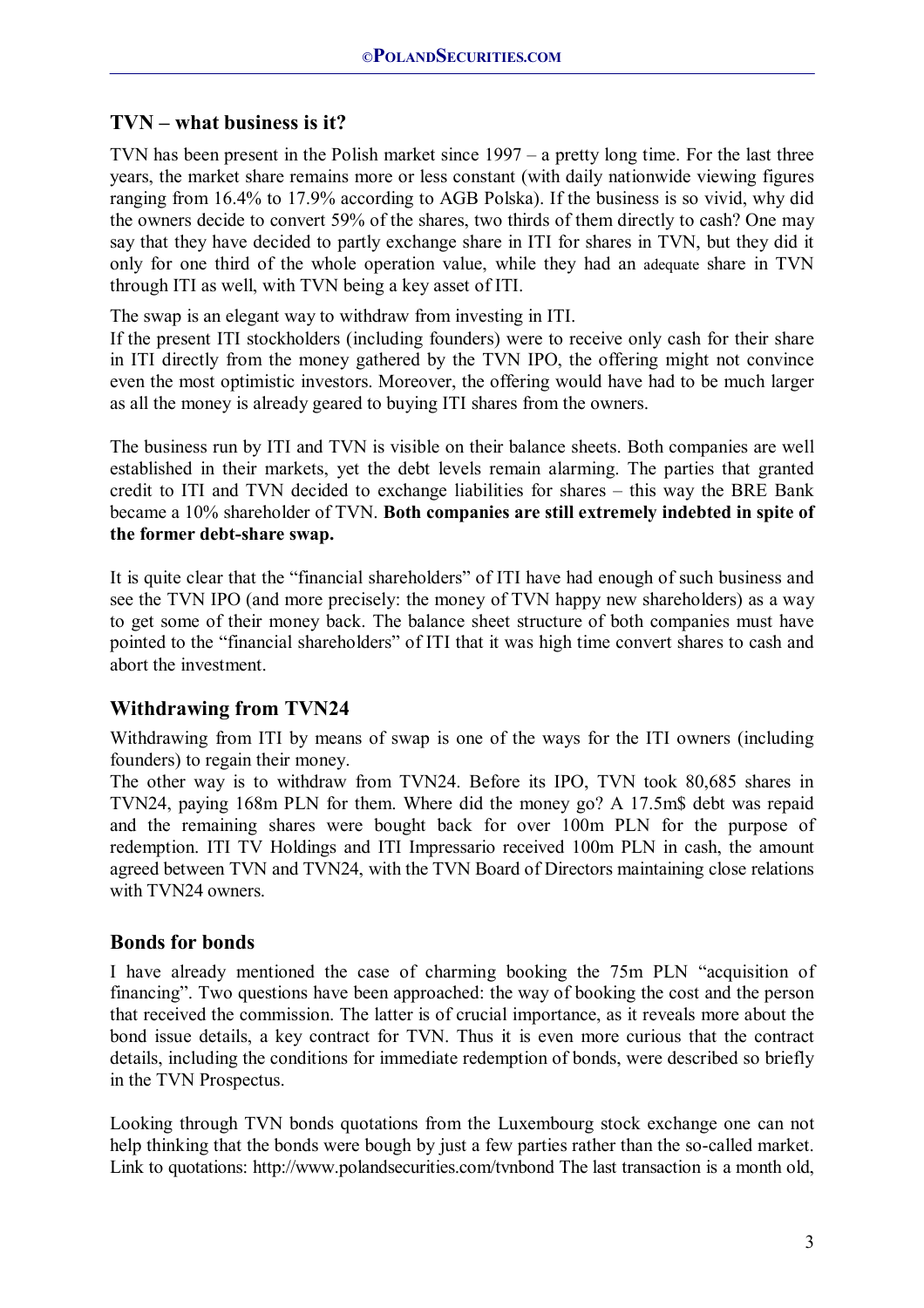with the graph showing not even one more in the period from April to September 2004. Boasting about successful placement of the issue may be a bit off the point here. One would rather suspect that the bonds were bought by parties linked to ITI, such as the BRE Bank. The bond issue had an effect of hiding the parties financing TVN and ITI. In case of credits and loans hiding would have been much harder, even more so in cases of a variety of links between the creditor and the issuer, such as the former being an important shareholder of the latter.

The nonexistent liquidity of bonds at the Luxembourg stock exchange once again draws attention to the commission assigned for "acquisition of financing". Drawing up the Prospectus could not have cost 75m PLN.

The TVN bond issue prospectus is interesting with respect to aim of the issue and use made of gathered capital. TVN acquired 1bn PLN for its bond issue, but assigned over half of the sum to buy a bond issued by ITI Media. Then ITI Media purchased 30.4% of TVN shares from SBS Broadcasting Ltd. with the money acquired from the issue. This means that, in a sense, TVN purchased 30% of its own shares paying 550m PLN, a value twice as high as its shareholders' equity. Why then was it TVN that bought the bond issued by ITI Media? Apparently ITI Media could not have found a better way of financing the purchase of TVN shares from SBS, and as contracts remain, SBS requested the repurchase.

Resultantly, TVN mutated into an investment fund, starting from a TV station, currently with 40% of its assets in ITI Media. And one has to add, that the assets are burdened with a very high debt, with the shareholders' equity constituting merely 15% of the company assets. TVN became an investment fund that invested 40% of its assets in a bond of a company, whose value and liquidity depends …on the financial standing of TVN.

In the TVN prospectus we can read the following about ITI Media (page 121):

"On 2 December 2003, the Issuer purchased a bond issued by ITI Media with a face value of 131,561k Euro. ITI Media is a holding company, with a portfolio of other ITI Group media companies' shares and securities. (…) The ITI Media bond is included in the most favored partner clause compared to other current and future liabilities of ITI Media. The interest on bond will be calculated according to a 10.03% effective annual interest rate and are to be paid on the redemption day. The effective interest rate amounts to 10.03% and the redemption date is 15 January 2014."

If ITI Media has more diversified assets than only its own shares purchased from SBS it becomes in a way more credible and able to redeem its own bonds. Yet there is one problem: ITI is equally deep in debt, or even, as the Moody's report on TVN suggests, its credit rating may be weaker than that of TVN: "**TVN IS OWNED BY ITI GROUP – A WEAKER CREDIT** Moody's notes that TVN's parent company, ITI Group, recently concluded a restructuring of its debt with BRE bank, its main lender. Notwithstanding the restructuring, Moody's views ITI Group's credit as weaker than TVN's"

One has to make an assumption (and one that borders certainty) that other ITI Media assets can be under pledge, just as the TVN shares purchased from SBS securitize the ITI Media bond issue with TVN.

If all the ITI Media assets already are pledged to the company's lenders, the value of ITI Media bond as one of the TVN assets may be questionable.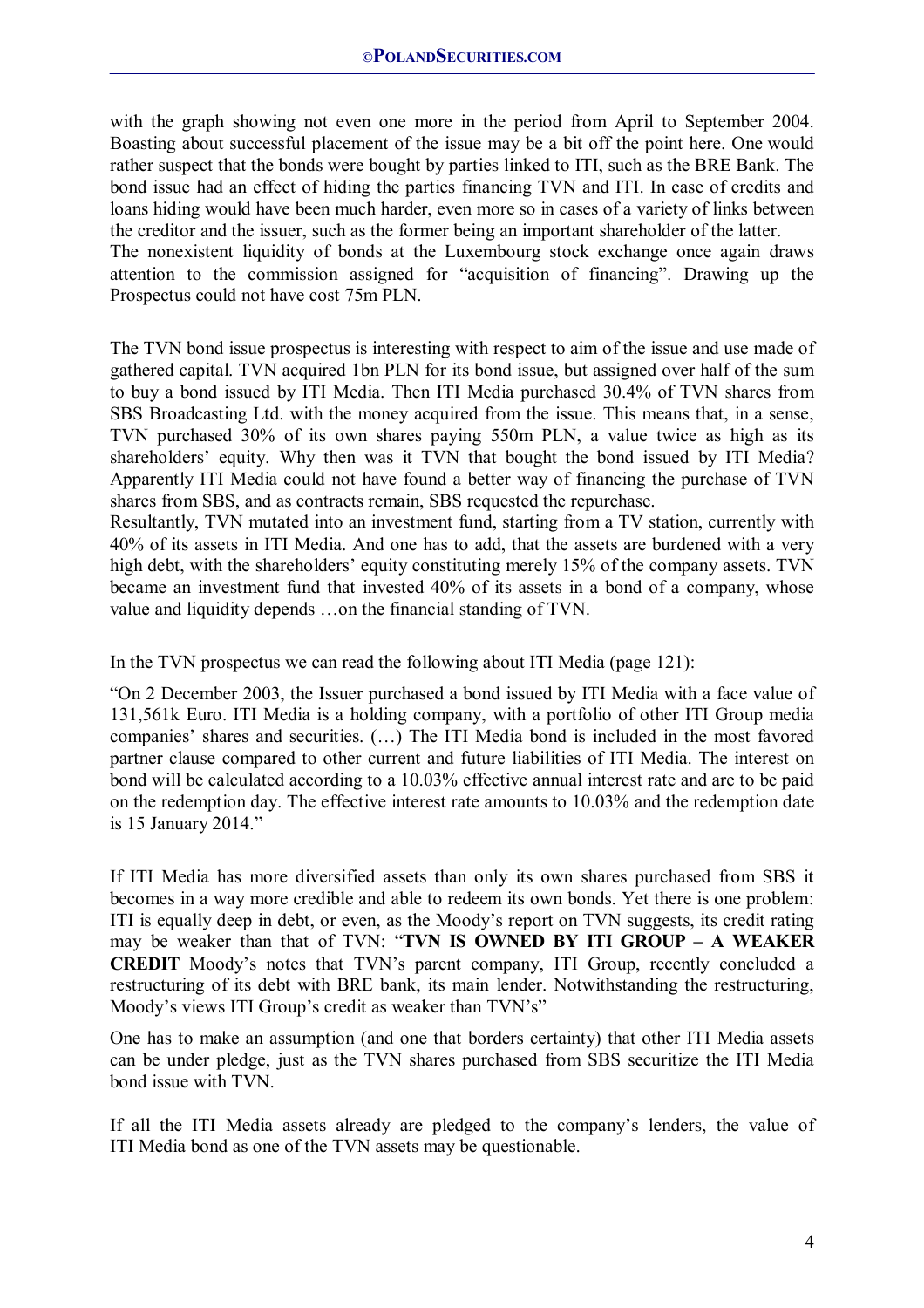What security is provided by lien on 30% of shares in TVN? And what could happen if the shares are not worth the assumed 550m PLN, but only 250m PLN? The TVN assets would have to be diminished by 300m PLN with a resulting shareholders' equity of -80m PLN – a bankruptcy. And then in fact the shares cannot be worth 250m PLN – if it is a bankruptcy, they are worth 0 PLN. Such is a result of correlating TVN assets value… with its TVN stocks value – if a slump in share prices is recorded, it soon turns into frantic plummeting. How many people would see a 550m PLN estimate of a 30% share in TVN as undervalued? The conclusion has to be drawn by each investor and TVN creditor. qq

Hence it is not strange that after TVN having described the aim of bond issue to be the purchase of ITI Media bond in its Prospectus (and with ITI Media planning to buy a 30% in the issuer from SBS) no external investors might have been found willing to buy such bonds. [Even though liabilities are favorable ahead of shareholders when it comes to dissolution…]

It is not strange either that the income from the TVN IPO **is to serve the current ITI shareholders to withdraw from the investment** and regain a potion of invested money (e.g. BRE Bank).

## **Who is the target of the IPO?**

Is that really the foreign investors? The tranche size may be changed freely and the whole offer for foreign investors may soon turn into an "image of the offer for foreign investors".

With rating lowest in their investment category:

Standard & Poor's: B-

Moody's Investors Service: B3

and financing by bond issue with an interest rate of 9.5% denominated in Euro it may be really hard to attract the foreign investors.

The TVN bonds were most probably not purchased by a wide range of investors, is spite of high bonus for issuer standing. Apparently the risk was much higher. Why should the foreign investors purchase the TVN shares now, at a price ten times higher than the book value, astounding debt and a financial history of debt-share bailouts?

The real target of the TVN IPO becomes understandable when one looks at the distribution channels, such as CDM Pekao (market leader with regard to number of customer service points) and BM BPH PBK.

Many newspapers now carry a large ad of the TVN IPO, the same happening with radio programs. Such kind of advertising campaign, however, seems more suitable for selling a washing powder or a three-colored toothpaste.

In addition, the Polish press ads were mentioned earlier, and my probably correct assumption is that their target does not include… foreign investors.

And in fact are the investors (this time the domestic ones) so easily convinced by press ads?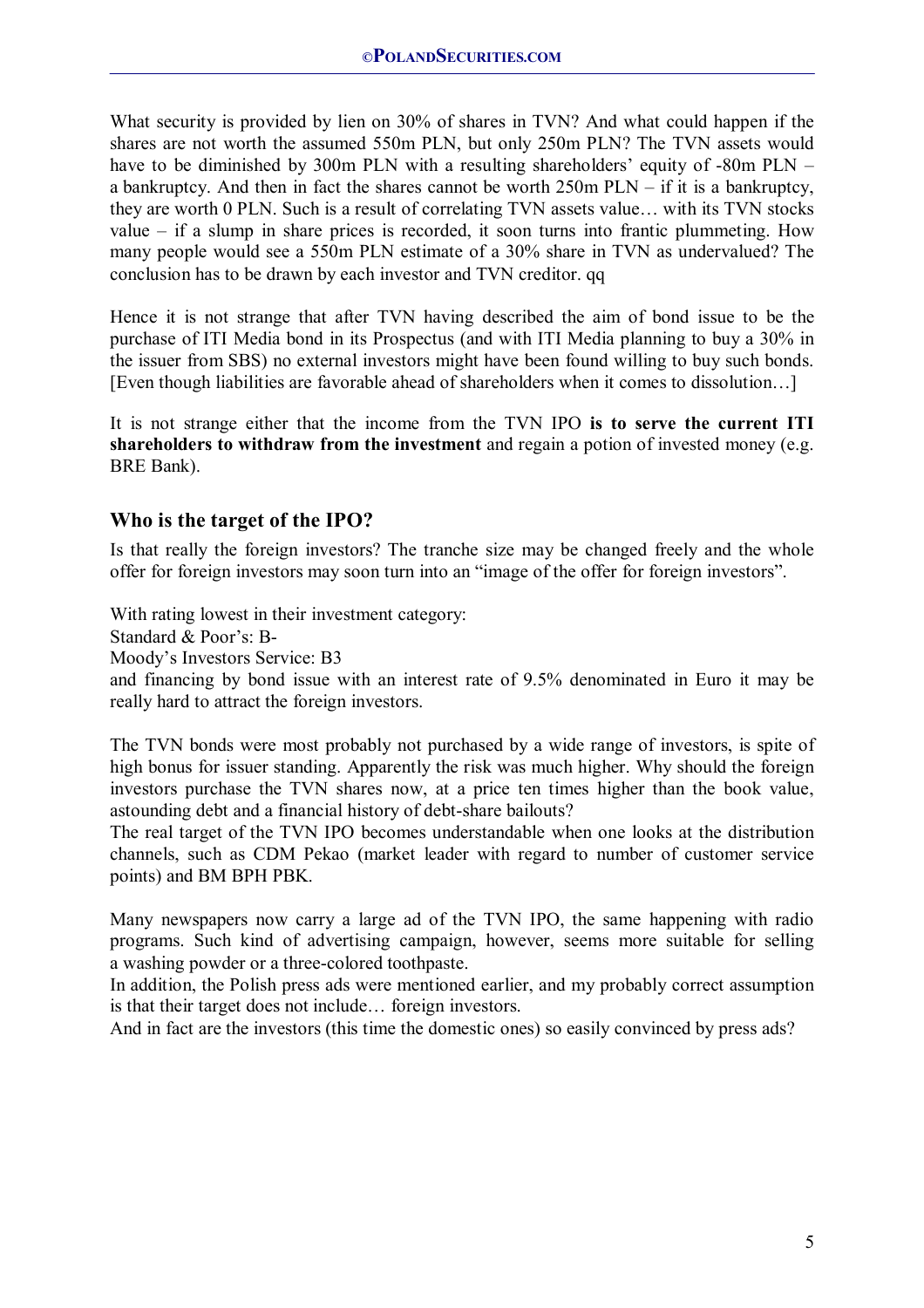## **The option for early bond redemption**

An option for early bond redemption worth 7.7m PLN appeared in the TVN assets (31 June'04)

- 1. Why did the value appear as late as in 2004? The issue took place in 2003, and the option appearing out of nowhere (why not in 2003?) raises suspicion of inflating the 2004 financial result by 7.7m PLN. qq
- 2. What is the use of calculating the value of such an option? First of all, the issuer would have to have money for early redemption combined with such an intention. To be precise, a hypothetical value of such option could be calculated starting at a point in the future when the issuer foresees acquiring sufficient financial means for bond redemption. The discounted difference in debt servicing costs can be expressed within the option value starting from that point, whereas in fact the issuer gave no advance notice of plans to use the option. qq

What is the meaning of calculating early bond redemption? Let us assume for a moment that TVN issued junk bonds with even worse standing and an interest rate of 12% instead of 9.5%. But then the value of an option for early bond redemption (assuming all other conditions the same as with the 9.5% bonds) would… rise significantly. The bonds are junk bonds, the issuer standing worse, servicing costs higher… but the option value jumps (as it is based on difference in interest when redeeming early in comparison to redemption as scheduled). And, above all, point 2 is important – the issuer has to have money for early redemption.

## **Program assets**

This item gains 18m PLN in 2004, with a new subitem of news archives appearing, worth 14m PLN. Who concludes the program asset value assessments and why do the news archives appear on the list? One knows that each TV station uses mainly its own archive, but TVP or Polsat (other major Polish TV stations) are not likely to pay much for access to the TVN archive – most probably it is TVN that would have to pay for access to the TVP archives. So why such a value and why does it appear in 2004 qq?

## **SBS, TVN and Jan Wejchert**

What is the situation of the TVN shares, then? ITI was obliged to repurchase the 30% share in TVN from SBS for 550m PLN.

Jan Wejchert was one of the SBS Broadcasting Ltd. (Luxembourg) Managers, and the SBS, while purchasing TVN shares transferred 33,333 options for its own shares to the members of the ITI executive committee, meaning that the people managing ITI received remuneration for the transaction with SBS from the same SBS. Whose gain was the priority of Jan Wejchert and other people concluding transactions involving TVN shares, if they received the options?

## **10% of 550m PLN annually**

That is the amount by which (excluding the exchange rate variations) the TVN long-term asset: bonds purchased from ITI Media is increasing annually. ITI Media pays no interest yet, so that the interest is accumulating… until 2014. Below we can see the book increases in bond value:

| Date                              | <b>Bond value (in Euro)</b> |
|-----------------------------------|-----------------------------|
| $\vert$ 2.12.2003 (date of issue) | 131.561                     |
| 2.12.2004                         | 145.375                     |
| 2.12.2005                         | 160.640                     |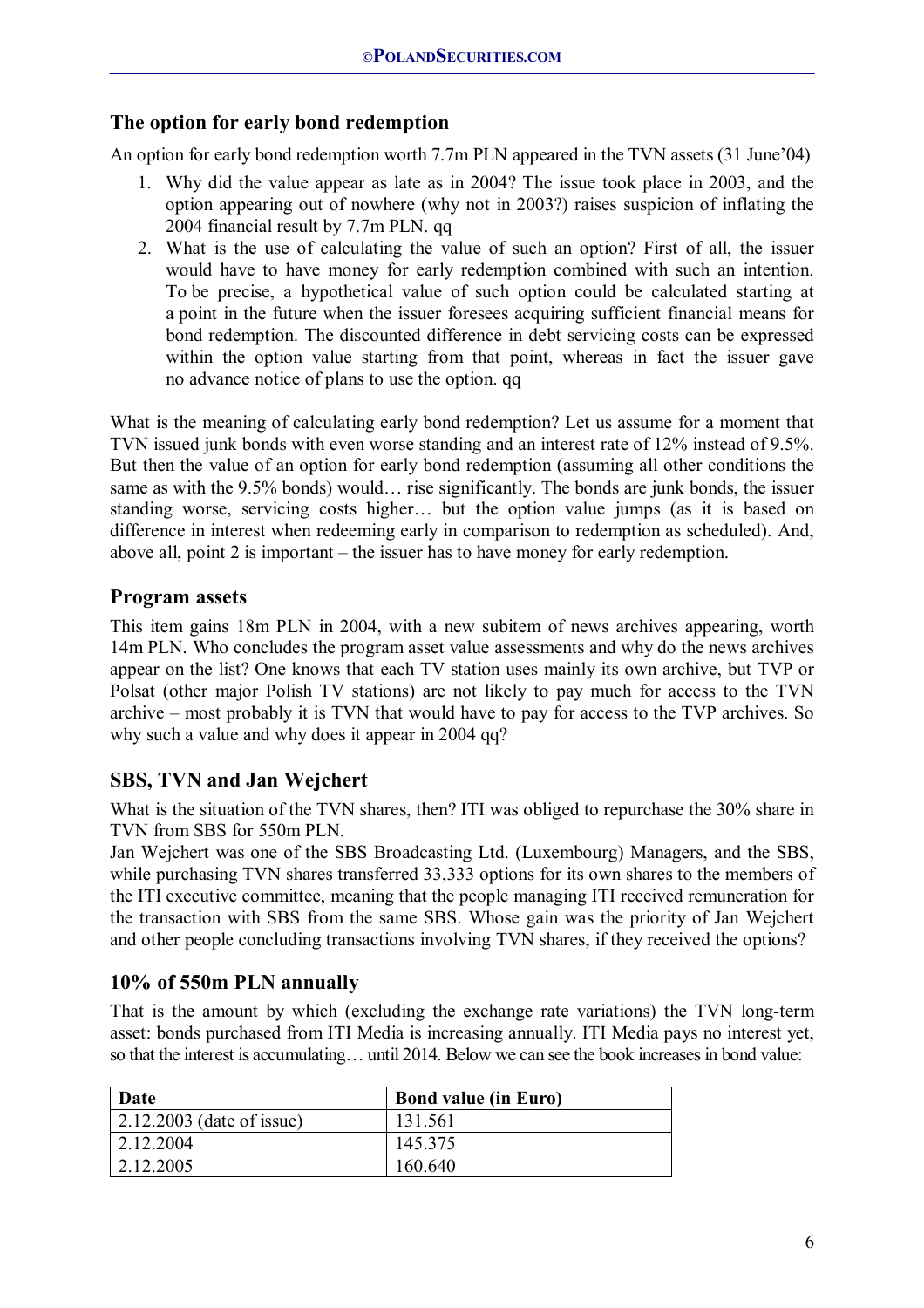| 2.12.2006                       | 177.507 |
|---------------------------------|---------|
| 2.12.2007                       | 196.145 |
| 2.12.2008                       | 216.740 |
| 2.12.2009                       | 239.498 |
| 2.12.2010                       | 264.645 |
| 2.12.2011                       | 292.433 |
| 2.12.2012                       | 232.139 |
| 2.12.2013                       | 357.068 |
| 15.01.2014 (date of redemption) | 361.546 |

Source: Issuer

## **BRE Bank in the TVN IPO**

In a chapter "Factors influencing sale price" (page 14 of the Prospectus) one may read:

"The price range or its change will be determined by the introducing broker with unanimous consent from the remaining shareholders, that is TV Tech Investment 1 and Strateurop International and in agreement with the major co-managers."

This means that the price and the whole offering depend on the decision of BRE Bank (TV Tech Investment 1). Yet the shares are brokered by N-Vision, not by BRE Bank, which appears in a mysterious manner. Is its engagement in TVN and ITI that heavy?

BRE Bank cooperated with the issue but was not recorded as a party taking part in drawing up the Prospectus.

## **BM BPH PBK and CA IB run the race**

BM BPH PBK seems as if it wanted to resemble the PKO offering and attract the recently rewarded queue combatants (the PKO Bank offering, was administered by the Polish Treasury on a first-come-first-serve basis and low priced). The credit offer for TVN share purchase is quite praiseworthy, as usually the product is created as an answer to an existing demand, but sometimes it is the other way round. It is interesting, which of those cases we are seeing now. Will the offer make impress the individual investors? May they not have to experience an overly emotional future with the purchased shares…

It would be nice if BM BPH PBK offered some more information on its background.

On the other hand, I wonder if the following ad saying: "Television is a good business. Invest in TVN shares." does not breach the law regulations. Is an investment broker still able to issue free recommendations in such a form, taking into account the regulation on financial instruments and their issuers?

BM BPH PBK is one of the TVN most generous creditors. CA IB, linked to the former one, prepared the TVN Prospectus. It would be at least polite to inform customers about such relationships, even more so in the context of credit action and purchase recommendations.

#### **The TVN and ITI Service management contract**

A comprehensive quotation from the prospectus reads: "On 22 July 2004, the Issuer concluded a contract with ITI Services, the ITI Group member company, according to which ITI Services would provide the Issuer with managerial and other services, including areas such as sales, supply management, market and branch analysis, HRM, accounting, financial management, legal assistance and investor relations.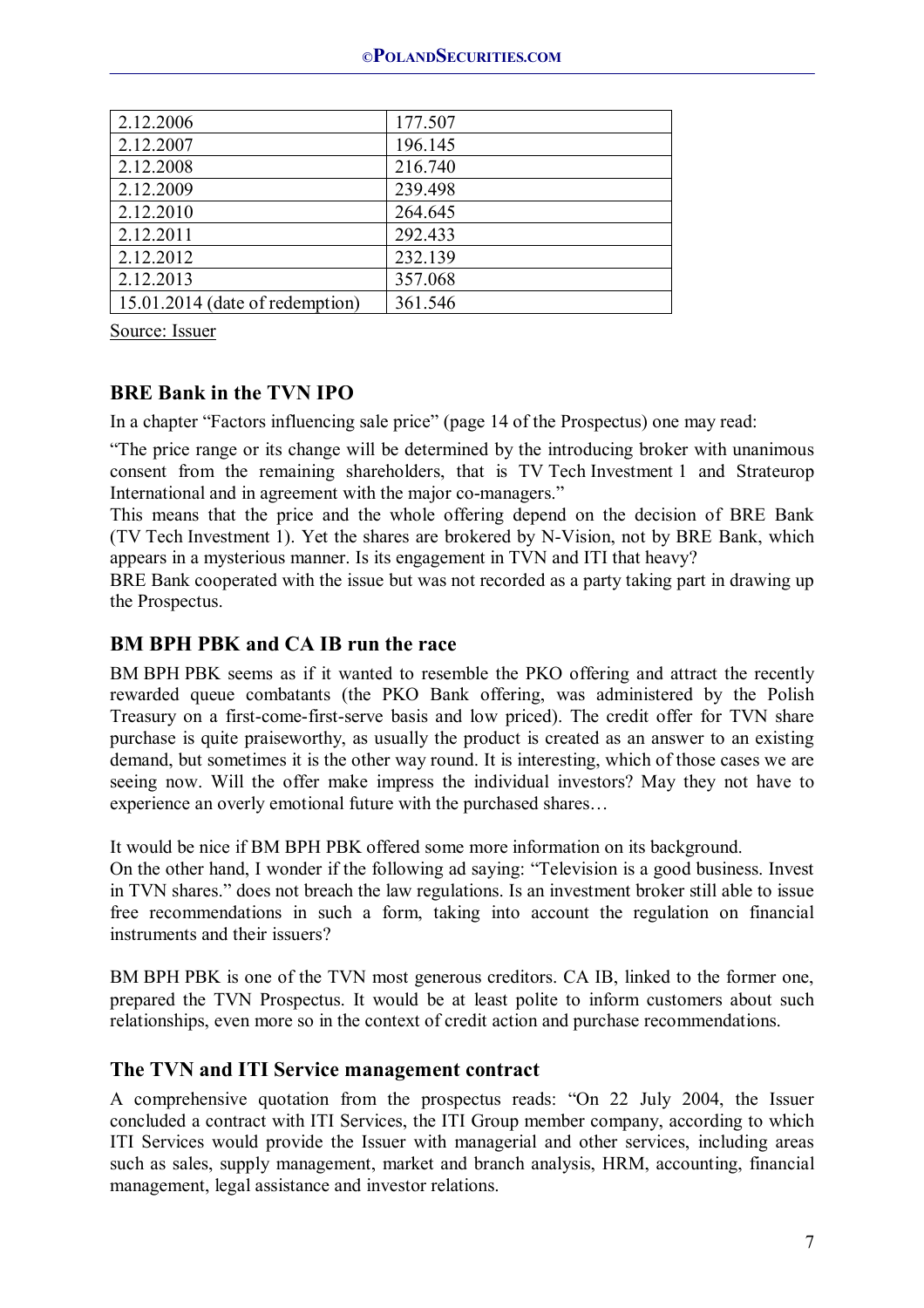Range and quality of the abovementioned services are to be analyzed by the contactors on a yearly basis. In return for the services offered, the Issuer is obliged to settle a yearly payment of 3.000k Euro due to ITI Services in the given year, in compliance with the next paragraph. A reservation would adjust the amount according to the warranties issued by ITI Services.

The Parties ruled that the payment for services due in 2004 will be decreased by amount paid by the Issuer in the period from 1 January 2004 to 22 July 2004 to JHH Exploitatie Maatschappij B.V. and FFMP Finance Holding B.V. or any other company belonging to the ITI Group for a warranty issued by the ITI Holding to secure payment of licensing fees for programs used by the Issuer.

Moreover, ITI Services made a commitment included in the contract to issue warranties and provide other kinds of financial and similar support, so that the fulfillment of the Issuer's and its dependent companies' liabilities is secured. In return, the Issuer is obliged to settle a yearly payment amounting to 3% of its and its dependent companies' liabilities secured by the warranties issued by or for ITI Services".

Does TVN not have its own management, so that it has to contract out the management functions to the ITI Group at a cost of 10m PLN a year?

There is a multitude of agreements connecting TVN with various ITI Group companies and the ITI staff can face difficulties while determining whose interest to serve first… If Adidas provided consulting to a football team regarding the choice of footwear and sports gear and at the same time supplied the time with such products, few of us would find payment for consulting services to be the most appropriate option. Here I will provide no judgment on the character of mutual provision of services and advice in the TVN case, as probably everyone has his or her own opinion, basing on their unique experiences.

One has to remember, however, that subjects acting within a group find it considerably easier to manipulate financial results, the phenomenon being confirmed by charges against companies applying the so-called transfer prices. The manipulation can also take form of result inflation ahead of an IPO.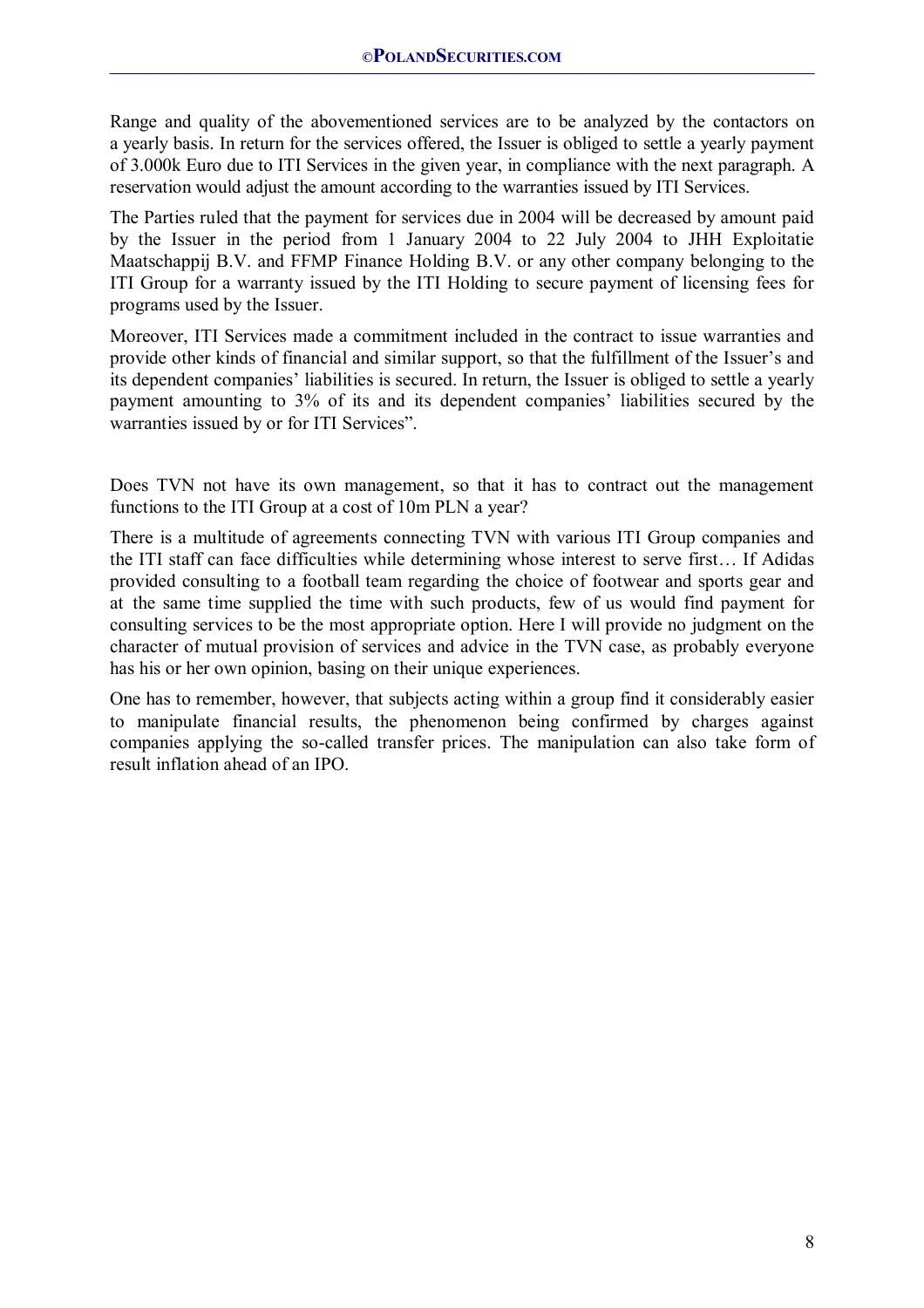## **Railway for sale Target group switches over to the Internet**

The ITI Group owners' ideas of attracting advertisers in 2005 and the following years are at least questionable. The target group of 16-to-49-year-olds living in large cities is more likely to have a habit of switching the computer on, or even of not switching it off, that one of turning the TV on. Already a considerable potion of them can be suspected of such habits, being at the same time the most attractive segment of the target group. So with the current rate of the Internet spreading in Poland what kind of member of this group would be a frequent viewer in two years' time?

Why is the target group running away from television? News, entertainment, movies – they can choose according to their preferences. The quality of movies downloaded from the Internet is constantly increasing and soon it can surpass the televised original, with faster connections allowing for increase in resolution. What's even more important, in the Internet one can find movie hits – often much earlier than their official Polish cinema launch dates. The attraction of forbidden fruit works here as well, adding to the glamour of movies obtained through P2P services. And, finally, the vast selection from an enormous movie library… all those factors add up to the reseat the target group towards their computers rather than TV sets.

News is an Internet specialty too, with everyone enjoying whatever they need. The times of waiting for a TV program and adjusting the day schedule to what is on are long gone. That's why traditional television, such as TVN, seem to be a long forgotten hit, a vinyl record instead of a DVD.

The railway used to be an important invention, with people waiting at the stations for the train to arrive. Yet nowadays, in the age of widespread car ownership, each individual can decide where and when to go. And when it comes to the Internet – there are even no traffic jams. The television definitely had a great impact on social development, just like the railway – but now it has to yield the palm to the Internet.

The advertisers quickly retreat from commercials.

Firstly, the commercials are not going to have many viewers – as they will be staring at their computer screens at the time. Secondly, the availability of animation and interactive advertising in the Internet will depreciate the message of commercials. The value of TV advertising is likely to plummet even faster than the number of viewers, and with the current results of TV stations not translatable into their future results it will not take long for the market to react to the discrepancy. Bankruptcy awaits a considerable potion of all TV stations, starting from the most heavily indebted companies.

## **Who will eat the advertising pie?**

Or else: what sites will rejoice with mass visits? Rich content is needed to attract the internet users, with type of the content important to the advertisers apart from sole volume. Who can offer rich content then? Services that either possess vast resources or encourage user expression. The highest content reserves are owned by daily newspapers, priceworthy for the advertisers on a basis of high content quality and reaching the target recipients as well.